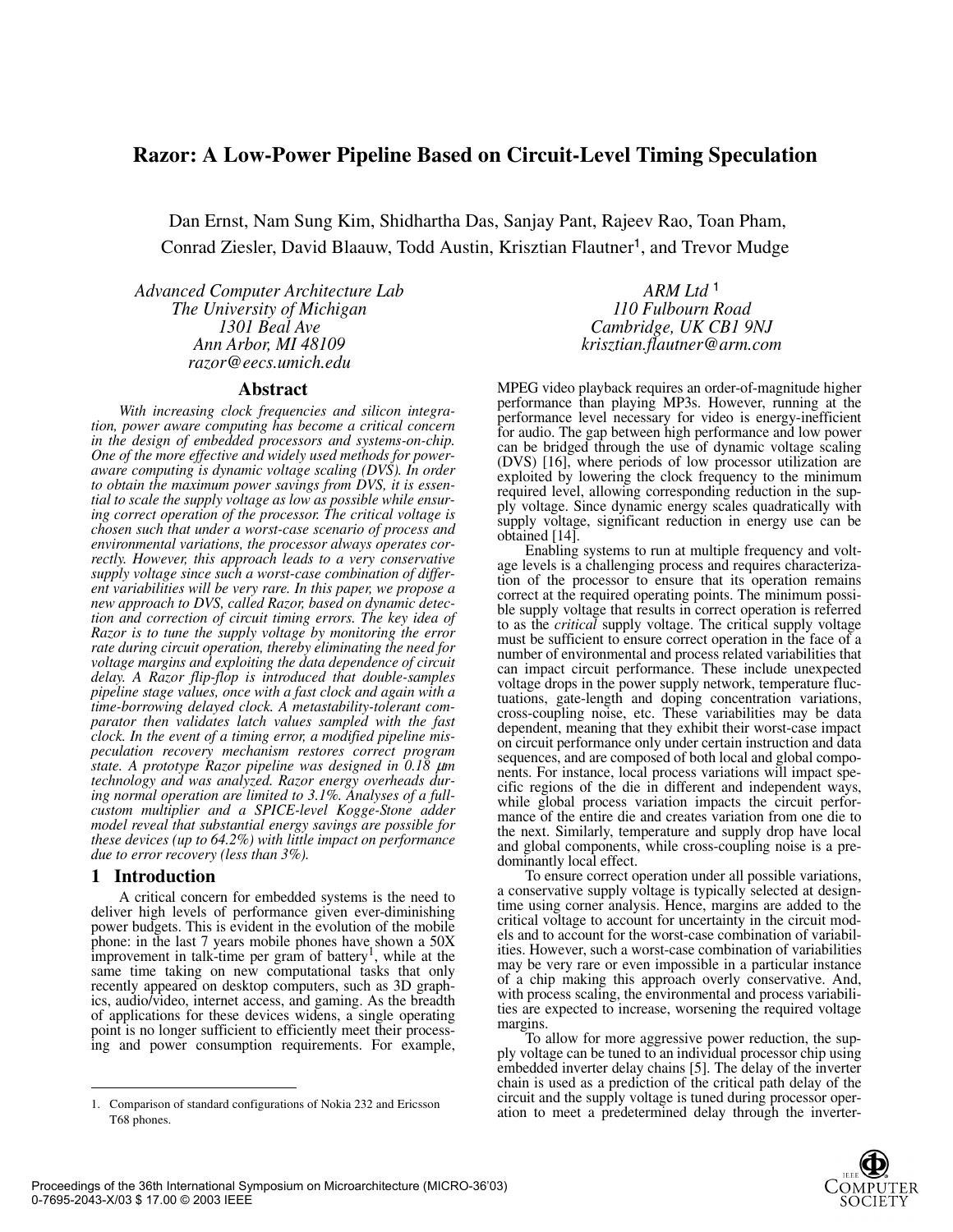

**Figure 1. Pipeline augmented with Razor latches and control lines.**

chain. This approach to DVS has the advantage that it dynamically adjusts the operating voltage to account for global variations in supply voltage drop, temperature fluctuation, and process variations. However, it cannot account for local variations, such as local supply voltage drops, intra-die process variations, and cross-coupled noise, and therefore requires the addition of safety margins to the critical voltage. Also, the delay of an inverter chain does not scale with voltage and temperature in the same way as the delays of the critical paths of the actual design, which can contain complex gates and pass-transistor logic, which again necessitate extra voltage safety margins. In future technologies, the local component of environmental and process variation is expected to become more prominent and, as noted in [6], the sensitivity of circuit performance to these variations is higher at lower operating voltages, thereby increasing the necessary margins and reducing the scope for energy savings.

In this paper, we propose a new approach to DVS, referred to as *Razor*, which is based on dynamic detection and correction of speed path failures in digital designs. The key idea of Razor is to tune the supply voltage by monitoring the error rate during operation. Since this error detection provides *in-situ* monitoring of the actual circuit delay, it accounts for both global and local delay variations and does not suffer from voltage scaling disparities. It therefore eliminates the need for voltage margins that are necessary for "always-correct" circuit operation in traditional designs. In addition, a key feature of Razor is that operation at sub-critical supply voltages does not constitute a catastrophic failure, but instead represents a trade-off between the power penalty incurred from error correction against additional power savings obtained from operating at a lower supply voltage.

It was previously observed that circuit delay is strongly data dependent, and only exhibits its worst-case delay for very specific instruction and data sequences [24]. From this it can be conjectured that for moderately sub-critical supply voltages only a few critical instructions will fail, while a majority of instructions will continue to operate correctly. Our hardware measurements and circuit simulation studies support this conjecture and demonstrate that the circuit operation degrades gracefully for sub-critical supply voltages, showing a gradual increase in the error rate. The proposed Razor approach automatically exploits this data-dependence of circuit delay by tuning the supply voltage to obtain a small, but non-zero error rate. It was found that if the error rate is maintained sufficiently low, the power overhead from error correction is minimal, while substantial power savings are obtained due to operating the circuit at a lower supply voltage. Note that as the processor executes different sets of instructions, the supply voltage automatically adjusts to the delay characteristics of the executed instruction sequence, lowering the supply voltage for instruction sequences with many non-critical instructions, and raising the supply voltage for instruction sequences that are more delay intensive.

We propose a combination of circuit and architectural techniques for low cost in-situ error detection and correction of delay failures. At the circuit level, each delay-critical flipflop is augmented with a so-called *shadow latch* which is controlled using a delayed clock. The operating voltage is constrained such that the worst-case delay is guaranteed to meet the shadow latch setup time, even though the main flipflop could fail. By comparing the values latched by the flipflop and the shadow latch, a delay error in the main flip-flop is detected. The value in the shadow latch, which is guaranteed to be correct, is then utilized to correct the delay failure. We present several architectural solutions for error correction, ranging from simple clock gating to more sophisticated mechanisms that augment the existing mispeculation recovery infrastructure.

The proposed Razor technique was implemented in a prototype 64-bit Alpha processor design. This prototype implementation was used to obtain a realistic prediction of the power overhead for *in-situ* error correction and detection. We also studied the error-rate trends for datapath components using both circuit-level simulation as well as silicon measurements of a full-custom multiplier block. Architectural simulations were then performed to analyze the overall throughput and power characteristics of Razor based DVS for different benchmark test programs. We demonstrate that on average, Razor reduced simulated power consumption by more than 40%, compared to traditional design-time DVS and delaychain based approaches.

The remainder of this paper is organized as follows. In Section 2, we present the implementation of Razor, providing a detailed description of both the proposed circuit and architectural techniques. In Section 3, we discuss the simulation framework for Razor-based DVS and present error rate studies and our simulation results. In Section 4 we present a detailed survey of prior work in DVS. Finally, in Section 5, we draw our conclusions.

# **2 Razor Error Detection/Correction**

Razor relies on a combination of architectural and circuit level techniques for efficient error detection and correction of delay path failures. The concept of Razor is illustrated in Figure  $1(a)$  for a pipeline stage. Each flip-flop in the design is augmented with a so-called *shadow latch* which is controlled by a delayed clock. We illustrate the operation of a Razor flipflop in Figure 1(b). In clock cycle 1, the combinational logic *L*1 meets the setup time by the rising edge of the clock and both the main flip-flop and the shadow latch will latch the correct data. In this case, the error signal at the output of the XOR gate remains low and the operation of the pipeline is unaltered.

In cycle 2 in Figure 1(b), we show an example of the operation when the combinational logic exceeds the intended delay due to sub-critical voltage scaling. In this case, the data is not latched by the main flip-flop, but since the shadow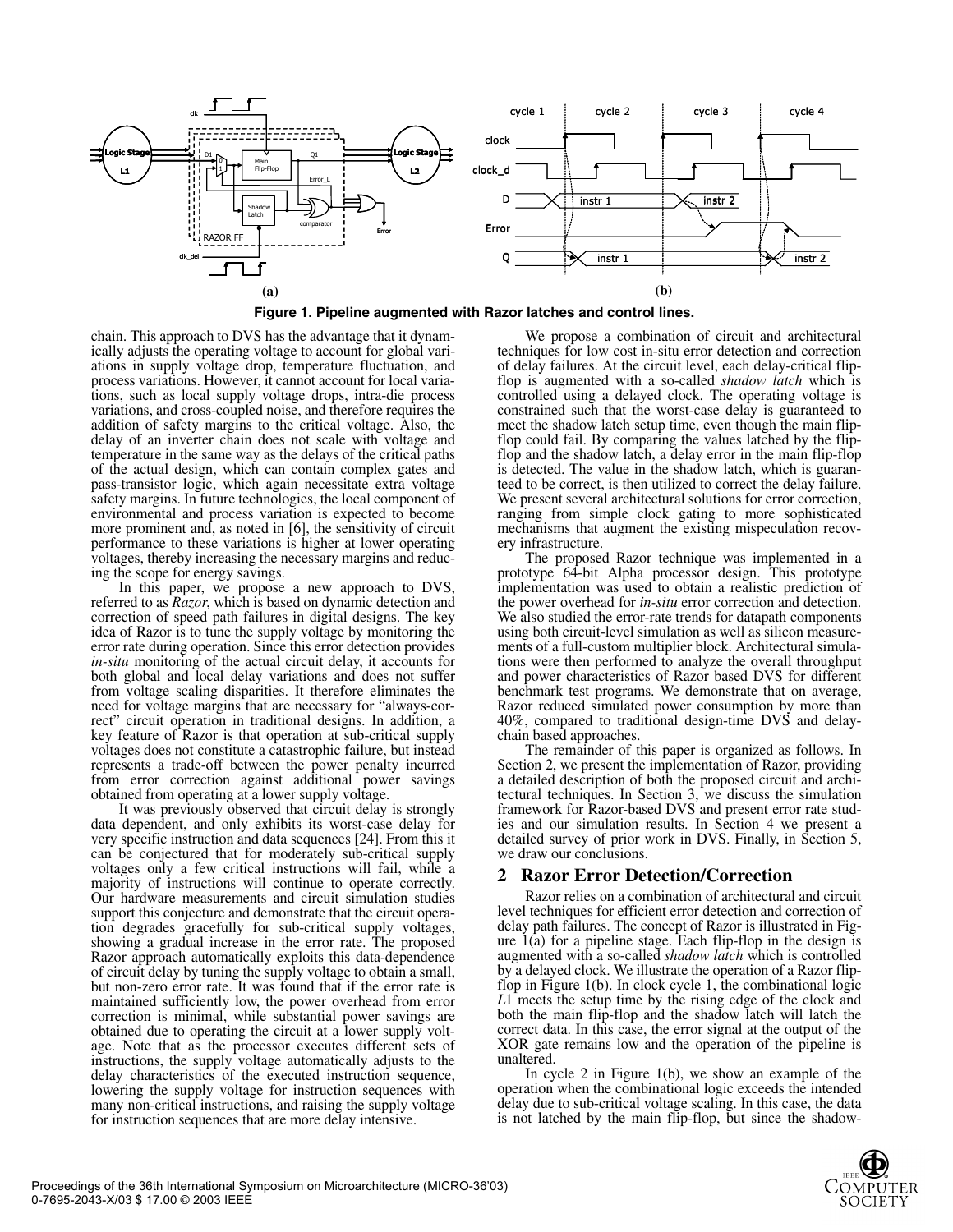latch operates using a delayed clock, it successfully latches the data some time in cycle 3. To guarantee that the shadow latch will always latch the input data correctly, the allowable operating voltage is constrained at design time such that under worst-case conditions, the logic delay does not exceed the setup time of the shadow latch. By comparing the valid data of the shadow latch with the data in the main flip-flop, an error signal is then generated in cycle 3 and in the subsequent cycle, cycle 4, the valid data in the shadow latch is restored into the main flip-flop and becomes available to the next pipeline stage *L*2. Note that the local error signals *Error\_l* are OR'ed together to ensure that the data in all flip-flops is restored even when only one of the Razor flip-flops generates an error.

If an error occurs in pipeline stage *L*1 in a particular clock cycle, the data in *L*2 in the following clock cycle is incorrect and must be flushed from the pipeline using one of the pipeline control methods described in Section 2.2. However, since the shadow latch contains the correct output data of pipeline stage *L*1, the instruction does not need to be reexecuted through this failing stage. Thus, a key feature of Razor is that if an instruction fails in a particular pipeline stage it is re-executed through the *following* pipeline stage, while incurring a one cycle penalty. The proposed approach therefore *guarantees forward progress* of a failing instruction, which is essential to avoid the perpetual failure of an instruction at a particular stage in the pipeline.

In addition to invalidating the data in the following pipeline stage, an error must also stall the preceding pipeline stages while the shadow latch data is restored into the main flip-flops. A number of different methods, such as clock gating or flushing the instruction in the preceding stages, were examined to accomplish this and are discussed in Section 2.2. The proposed approach also raises a number of circuit related issues. The Razor flip-flop must be constructed such that the power and delay overhead is minimized. Also, the presence of the delayed clock introduces a new short-path constraint in the design. And finally, allowing the setup time of the main flip-flop to be exceeded raises the possibility of meta-stability. These issues are discussed in more detail in Section 2.1. In the proposed Razor based DVS approach, the error signal is used to tune the supply voltage to its optimal value. In Section 2.3, we therefore discuss different algorithms to control the supply voltage based on the observed error rate.

In general, maximum power savings is obtained from Razor technology when it is applied to all parts of a microprocessor design. To accomplish this, we identify three distinct design challenges. The first design challenge, and the focus of this paper, is the detection and recovery of timing errors in combinational logic contained within pipeline datapaths, e.g., adders, shifters, and decode logic. The second design challenge is the application of Razor to on-chip SRAM structures. In SRAM structures, such as register files and caches, it is necessary to introduce Razor-compatible sense amplifiers and support for fast non-speculative stores. The third challenge is the use of Razor on pipeline control logic to restore correct program execution in the presence of incorrect control decisions.

For the sake of brevity and clarity, the focus of this paper is limited to the first design challenge, which is the use of Razor on combinational logic blocks contained within the pipeline datapaths. We therefore apply Razor to a simple embedded processor which utilizes an in-order pipeline with simple control and small caches. In such a processor, control logic and SRAM structures remain error-free, even at the worst-case frequency and voltage and do not require Razor technology. However, to effectively apply Razor in large microprocessor designs with large caches and complex control logic, it will be necessary to apply Razor technology to all parts of the design. Therefore, in concert with the effort



#### **Figure 2. Reduced overhead Razor flip-flop and metastability detection circuits.**

presented in this paper, we are developing Razor-compatible memory structures based on bit-line sampling and architectural modifications for reduced typical-case latency. For control logic, we are developing techniques to checkpoint control state to enable control logic recovery. These additional developments will be presented in future reports.

### **2.1 Circuit-level implementation issues**

A key requirement for Razor based DVS is that during error-free operation, the delay and power overhead due to the error detection and correction circuitry is minimal. Otherwise, the power gain from more aggressive voltage scaling is overcome by the power overhead due to the presence of the error detection and correction circuitry. In addition, the overhead of performing an error correction must also be minimized to enable efficient operation at moderate error rates. A number of methods were applied to reduce the power and delay overhead of the Razor flip-flop, shown in Figure 1. The multiplexer at the input the razor flip-flop results in a significant delay and power overhead, and was therefore moved to the feedback path of the master latch of the main flip-flop, as shown in Figure 2. Hence, it introduces only a slight increase in the capacitive loading of the critical path and has minimal impact on the performance and power of the design.

The power overhead of Razor is also reduced by the fact that in most cycles, the input of a flip-flop will not transition and only the power overhead from switching the delayed clock is incurred. To further minimize this additional clock power, the delayed clock is locally generated, reducing its routing capacitance. If the delayed clock is delayed by half the clock cycle, it can be derived by simply inverting the main clock. Also, many non-critical flip-flops in the design do not need Razor. If the maximum delay at the input of a flip-flop is guaranteed to meet the required cycle time under the worst-case sub-critical voltage, the flip-flop cannot fail and does not need to be replaced with a Razor flip-flop. It was found that in the prototype Alpha processor only 192 flipflops out of a total of 2408 required Razor, thereby significantly reducing the power overhead of the Razor approach. For this prototype processor, the total power overhead in error free operation (due to Razor flip-flops) was found to be less than  $1\%$ , while the delay overhead was negligible.

The use of a delayed clock at the shadow latch raises the possibility that a short path in the combinational logic will corrupt the data in the shadow latch. Figure 3 shows how a short-path allows data launched at the start of a cycle to be latched into the shadow latch, instead of the data launched from the previous cycle. To prevent this corruption of the shadow latch data, a minimum-path length constraint is added at the input of each Razor flip-flop in the design. These minimum-path constraints result in the addition of buffers during logic synthesis to slow down fast paths and therefore introduce a certain power overhead. Figure 3 shows that the minimum-path constraint is equal to the clock delay  $t_{delay}$  plus the hold time *thold* of the shadow latch (which is typically a small

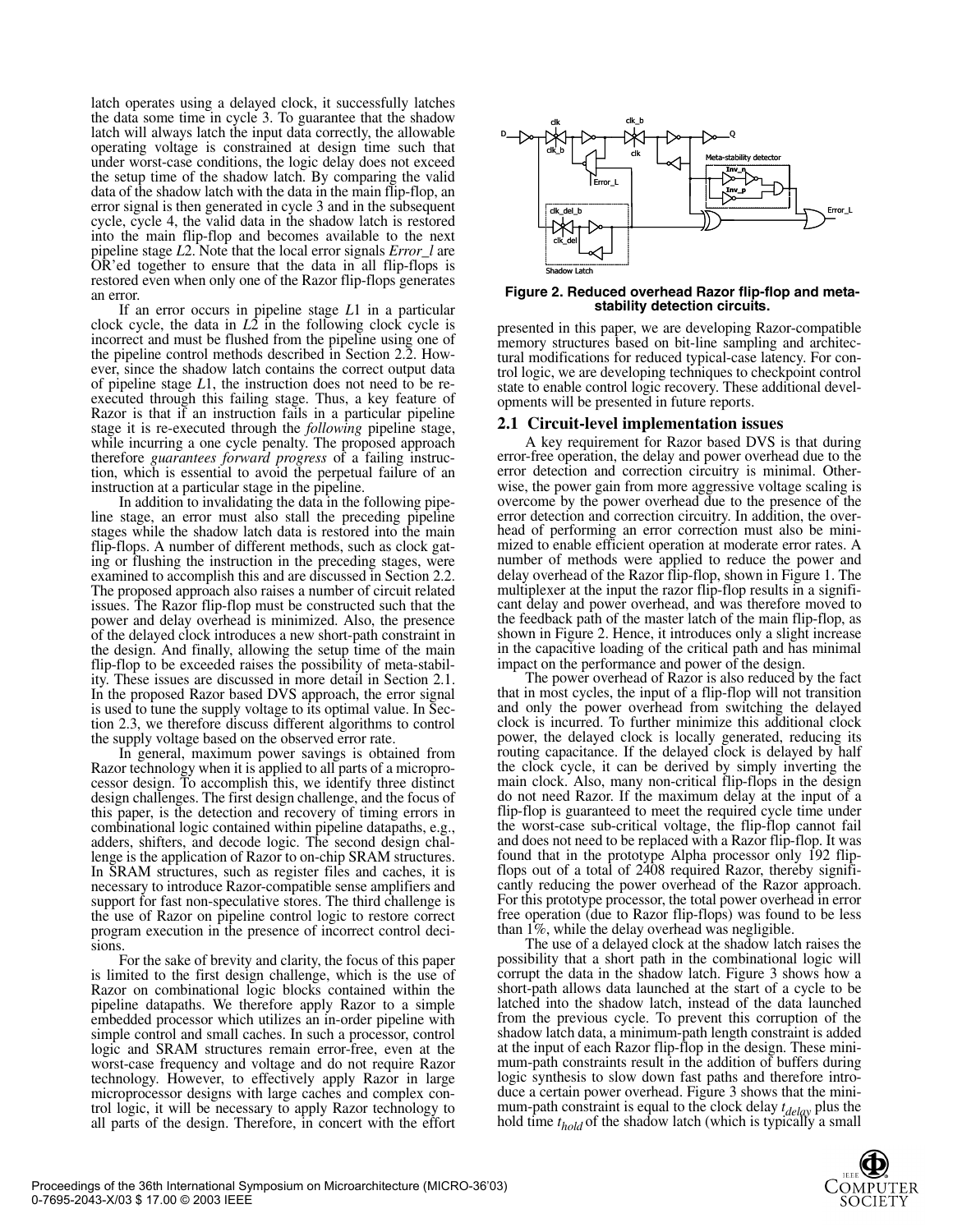

# Min. Path Delay >  $t_{delay} + t_{hold}$

### **Figure 3. Short Paths Constraints.**

negative value). A large clock delay increases the severity of the short path constraint and therefore increases the power overhead due to the need for additional buffers. On the other hand, a small clock delay reduces the margin between the main flip-flop and the shadow latch, and hence reduces the amount by which the supply voltage can be dropped below the critical supply voltage. The clock delay therefore presents a trade-off between the power overhead incurred from shortpath correction and the degree of possible power saving from sub-critical voltage operation. In the prototype 64-bit Alpha design, the clock delay was set at  $1/2$  the clock period. This simplified the generation of the delayed clock while the shortpath constraints could still be easily met and resulted in a power overhead (due to buffers) of less than 3%.

In subcritical voltage operation, it is possible that the data at the input of the main latch transitions at the same time as the clock. This can give rise to *meta-stability* of the main flip-flop, where the output voltage does not resolve to a definite high or low voltage, but instead hovers near Vdd/2 [4]. The danger of meta-stability is that different fan-out gates may interpret this indeterminate voltage level as different logic states, or may even enter a meta-stable state themselves. It is important to note that, since the minimum sub-critical voltage is constrained such that the setup time of the shadow latch is always met, the shadow latch is stable and can not exhibit meta-stability. However, if the main flip-flop is metastable, it is impossible to determine if its latched value is correct or not using the XOR gate in Figure 2. Hence, we include a meta-stability detector circuit in the Razor flip-flop which detects the presence of a meta-stable voltage levels, as shown in Figure 2. A detected meta-stability event is corrected the same way as a regular delay failure, and results in the stable and correct data value from the shadow latch being restored in the main flip-flop. For simplicity, the meta-stability detector in Figure 2 is constructed using two inverter gates with different skewed P/N ratios, such that they switch at different voltage levels. If the two inverters interpret the result differently, the flip-flop voltage is not definitive and may be metastable. Note that, any suitable comparator circuit could be utilized and that these meta-stability events do not result in a failure of the system but are corrected using the existing Razor error correction infrastructure.

However, it is well known that complete system failure due meta-stability to cannot be completely avoided and only its probability of occurrence can be reduced to negligible levels [4]. In the proposed Razor design, this manifests itself in the small but finite probability that the error signal itself becomes meta-stable. This could occur if the main flip-flop output voltage was near the edge of the meta-stable voltage range and, hence, the meta-stability detector was unable to determine if a meta-stability event occurred or not. In this case, the error signal will not resolve to a definite voltage level and ambiguity will exist in the logic value of the error signal, possibly causing a failure in the error correction mech-





anism. A standard approach to reduce the probability of such an event to negligible levels is to double latch the signal. However, this would delay the detection of an error in the main flip-flop by one cycle, complicating the error recovery mechanism. We therefore employ at the same time an additional mechanism to detect metastable error signals, where the error signal is double latched using two skewed flip-flops. The probability that the outputs of the second set of flip-flops are meta-stable is hence reduced to a negligible level and by comparing their output values, the presence of a meta-stable error signal one cycle earlier can be reliably detected. Under normal operation, the error signal will resolve to a definite voltage level and the output values of the two skewed flipflops will match, indicating that the performed error correction was executed correctly. However, in the unlikely event that the error signal is meta-stable, the outputs of the skewed latches will differ in the subsequent clock cycle indicating that the error correction was unsafe and could have failed. In this case, a so called *panic* signal is generated, which requires that the entire pipeline is flushed and restarted. In this case, guaranteed forward progress is lost, and the supply voltage level must be raised to avoid possible perpetual failure of the same instruction. However, the possibility of a meta-stable error signal is extremely small and does not constitute a significant burden on the power and performance of the processor. Also, only one set of double latches is needed for each pipeline stage, meaning that the power overhead during errorfree operation is negligible.

#### **2.2 Pipeline error recovery mechanisms**

The pipeline error recovery mechanism must guarantee that, in the presence of Razor errors, register and memory state is not corrupted with an incorrect value. In this section, we highlight two possible approaches to implementing pipeline error recovery. The first is a simple but slow method based on clock gating, while the second method is a much more scalable technique based on counterflow pipelining.

**Recovery using clock gating.** Figure 4(a) illustrates a simple approach to pipeline error recovery based on global clock gating. In the event that any stage detects a Razor error, the entire pipeline is stalled for one cycle by gating the next global clock edge. The additional clock period allows every stage to recompute its result using the Razor shadow latch as input. Consequently, any previously forwarded errant values will be replaced with the correct value from the Razor shadow latch. Since all stages re-evaluate their result with the

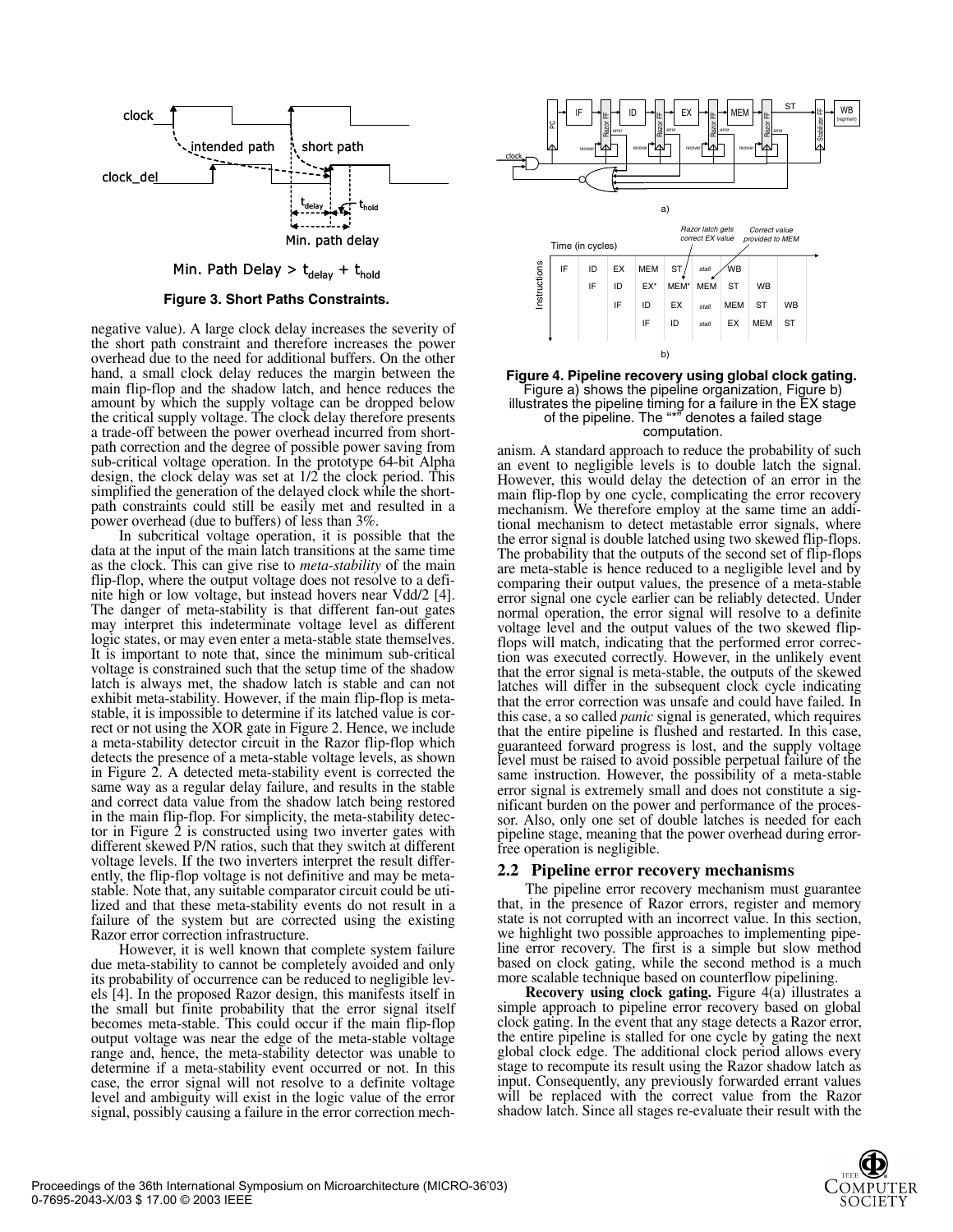Razor shadow latch input, any number of errors can be tolerated in a single cycle and forward progress is guaranteed. If all stages produce an error each cycle, the pipeline will continue to run, but at 1/2 the normal speed.

It is imperative that errant pipeline results not be written to architected state before it has been validated by Razor. Since validation of Razor values takes two additional cycles (i.e., one for error detection and one for panic detection), there must be two non-speculative stages between the last Razor latch and the writeback (WB) stage. In our design, memory accesses to the data cache are non-speculative, hence, only one additional stage labeled ST for stabilize is required before writeback (WB). The ST stage introduces an additional level of register bypass. Since store instructions must execute non-speculatively, they are performed in the WB stage of the pipeline.

Figure 4(b) gives a pipeline timing diagram of a pipeline recovery for an instruction that fails in the EX stage of the pipeline. The first failed stage computation occurs in the 4th cycle, when the second instruction computes an incorrect result in the EX stage of the pipeline. This error is detected in the 5th cycle, but only after the MEM stage has computed an incorrect result using the errant value forward from the EX stage. After the error is detected, a global clock stall occurs in the 6th cycle, permitting the correct EX result in the Razor shadow latch to be evaluated by the MEM stage. In the 7th cycle, normal pipeline operation resumes.

**Recovery using counterflow pipelining.** In aggressively clocked designs, it may not be possible to implement global clock gating without significantly impacting processor cycle time. Consequently, we have designed and implemented a fully pipelined error recovery mechanism based on counterflow pipelining techniques [19]. The approach, illustrated in Figure 5(a), places negligible timing constraints on the baseline pipeline design at the expense of extending pipeline recovery over a few cycles. When a Razor error is detected, two specific actions must be taken. First, the errant stage computation following the failing Razor latch must be nullified. This action is accomplished using the *bubble* signal, which indicates to the next and subsequent stages that the pipeline slot is empty. Second, the *flush train* is triggered by asserting the stage ID of failing stage. In the following cycle, the correct value from the Razor shadow latch data is injected back into the pipeline, allowing the errant instruction to continue with its correct inputs. Additionally, the flush train begins propagating the ID of the failing stage in the opposite direction of instructions. At each stage visited by the active flush train, the corresponding pipeline stage and the one immediately preceding are replaced with a bubble. (Two stages must be nullified to account for the twice relative speed of the main pipeline.) When the flush ID reaches the start of the pipeline, the flush control logic restarts the pipeline at the instruction *following* the errant instruction. In the event that multiple stages experience errors in the same cycle, all will initiate recovery but only the Razor error closest to writeback (WB) will complete. Earlier recoveries will be flushed by later ones.

Figure 5(b) shows a pipeline timing diagram of a pipelined recovery for an instruction that fails in the EX stage. As in the previous example, the first failed stage computation occurs in the 4th cycle, when the second instruction computes an incorrect result in the EX stage of the pipeline. This error is detected in the 5th cycle, causing a bubble to be propagated out of the MEM stage and initiation of the flush train. The instruction in the EX, ID and IF stages are flushed in the 6th, 7th and 8th cycles, respectively. Finally, the pipeline is restarted after the errant instruction in cycle 9, after which normal pipeline operation resumes.

In the event a panic signal is asserted, all pipeline state is flushed and the pipeline is restarted immediately after the last



**Figure 5. Pipeline recovery using counterflow pipelining.** Figure a) shows the pipeline organization, Figure b) illustrates the pipeline timing for a failure in the EX stage of the pipeline. The "\*" denotes a failed stage computation.

instruction to writeback. Panic situations complicate the guarantee of forward progress, as the delay in detecting the situation may result in the correct result being overwritten in the Razor shadow latch. Consequently, after experiencing a panic, the supply voltage is reset to a known-safe operating level, and the pipeline is restarted. Once re-tuned, the errant instruction should complete without errors as long as re-tuning is prohibited until after this instruction completes.

A key requirement of the pipeline recovery control is that it not fail under even the worst operating conditions (e.g., low voltage, high temperature and high process variation). This requirement is met through a conservative design approach that validates the timing of the error recovery circuits at the worst-case subcritical voltage.

## **2.3 Supply Voltage Control**

Many of the parameters that affect voltage margin vary over time. Temperature margins will track ambient temperatures and can vary on-die with processing demands. Consequently, to optimize energy conservation it is desirable to introduce a voltage control system into the design. The voltage control system adjusts the supply voltage based on monitored error rates. If the error rate is very low, it could indicate circuit computation is finishing too quickly and voltage should be lowered. Similarly, a low error rate could indicate changes in the ambient environment (e.g., decreasing temperature), giving additional opportunity to lower voltage. Increasing error rates, on the other hand, indicate circuits are not meeting clock period constraints and voltage should be increased. The optimal error rate depends on a number of factors including the energy cost of error recovery and overall performance requirements, but in general it is a small nonzero error rate.

Figure 6 illustrates the Razor voltage control system. The control systems works to maintain a constant error rate of  $E_{ref}$ . At regular intervals the error rate of the system is measured by resetting an error counter which is sampled after a fixed period of time. The computed error rate of the sample *Esample* is then subtracted from the reference error rate to produce the error rate differential  $E_{diff}$ .  $E_{diff}$  is the input to the voltage control function, which sets the target voltage of the voltage regulator. If  $E_{diff}$  is negative the system is experience too many errors, and voltage should be increased. If  $E_{diff}$  is positive the error rate is too low and voltage should be low-

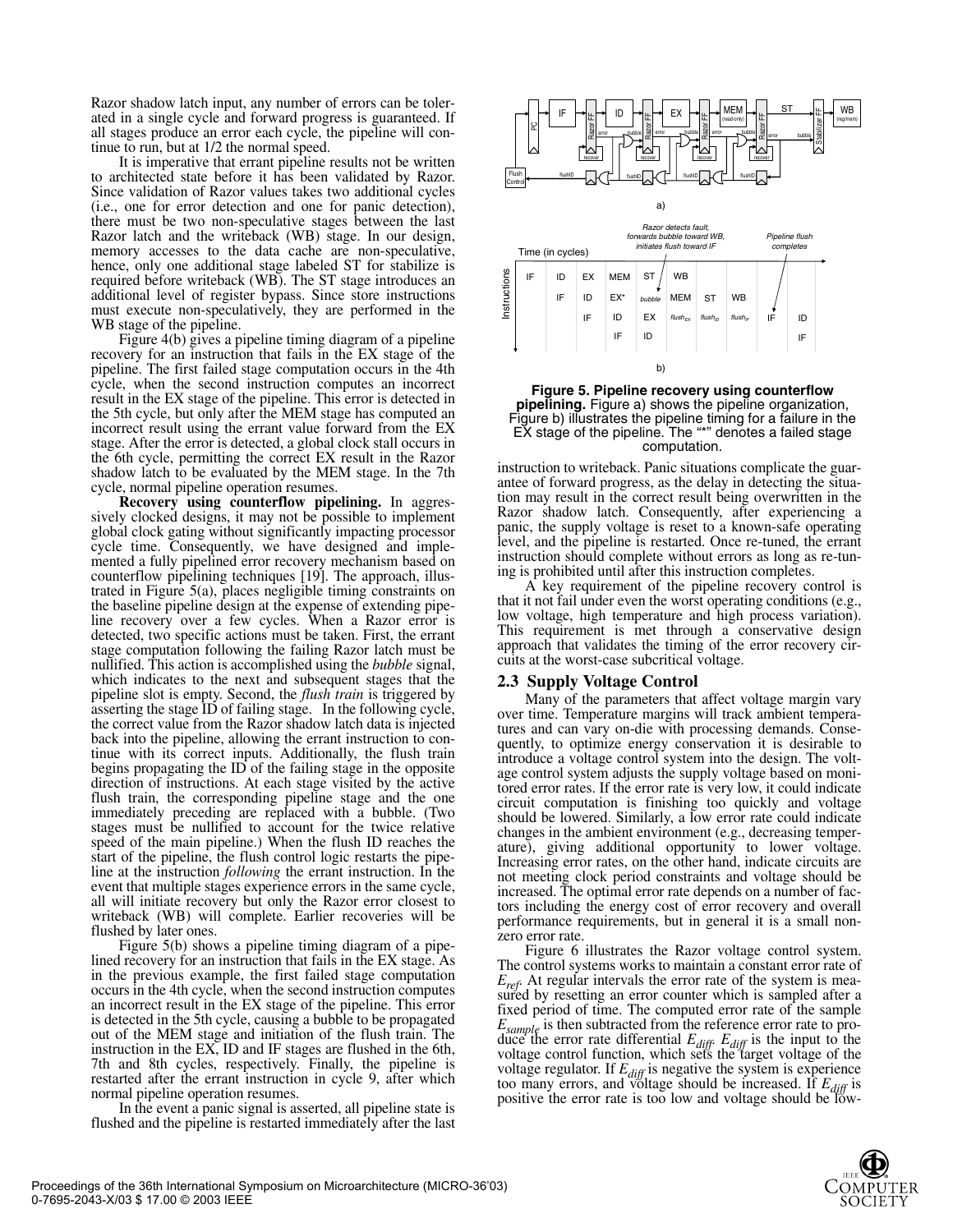

**Figure 6. Supply Voltage Control System**

| Technology node                              | $0.18 \mu m$   |  |  |  |
|----------------------------------------------|----------------|--|--|--|
| Voltage range                                | 1.8 V to 1.2 V |  |  |  |
| Total number of logic gates                  | 45,661         |  |  |  |
| D-cache size                                 | 8 KBytes       |  |  |  |
| I-cache size                                 | 8 KBytes       |  |  |  |
| Die size                                     | 3 x 3.3 mm     |  |  |  |
| Clock frequency                              | <b>200 MHz</b> |  |  |  |
| Clock delay                                  | $2.5$ nS       |  |  |  |
| Total number of flip-flops                   | 2408           |  |  |  |
| Number of Razor flip-flops                   | 192            |  |  |  |
| Total number of delay buffers                | 2498           |  |  |  |
| Error free operation                         |                |  |  |  |
| Total power                                  | 425 mW         |  |  |  |
| Standard FF energy (switching/static)        | 49 fJ / 95 fJ  |  |  |  |
| Razor FF energy (switching/static)           | 60 fJ / 160 fJ |  |  |  |
| Total delay buffer power overhead            | 12.2 mW        |  |  |  |
| % total power overhead                       | 3.1%           |  |  |  |
| Error correction and recovery overhead       |                |  |  |  |
| Energy per Razor FF per error event          | 210fJ          |  |  |  |
| Total energy per error event                 | 189 pJ         |  |  |  |
| Razor FF recovery overhead at 10% error rate | 1%             |  |  |  |



**Figure 7. Razor prototype implementation details and die photo. (a) (b)**

ered. The magnitude of  $E_{diff}$  indicates the degree to which the system is "out of tune".

While control of this system may seem simple on the surface, it is complicated by the slow response time of the voltage regulator. Typical commercial voltage regulators can take 10's of microseconds to adjust supply voltage by 100 mV. Consequently, if the controller reacts too fast or too abruptly, the system could become unstable or go into oscillation. Moreover, an overly conservative control function that is slow to react to changing system environments will reduce the overall efficiency of the design. As a starting point, we have implemented a *proportional control system* [15] which adjusts supply voltage in proportion to the sampled  $\bar{E}_{diff}$ . To prevent the control system from over-reacting and potentially placing the system in an unstable state, the error sample rate is roughly equivalent to the minimum voltage step period.

# **3 Experimental Evaluation**

# **3.1 Razor Pipeline Implementation**

The proposed Razor error detection and correction approach was implemented in a 64-bit Alpha processor. The processor was implemented using a simple in-order pipeline consisting of instruction fetch, instruction decode, execute, and memory/writeback with 8 Kbytes of I-cache and D-

cache. The implementation details, as well as a die picture, are shown below in Figure 7. The processor was implemented using a 0.18 µm process and is expected to operate at 200 MHz. After careful performance analysis, it was found that only the instruction decode and execute stages were critical at the worst-case voltage and frequency settings and hence required Razor flip-flops for their critical paths. Out of a total of 2408 flip-flops in the design, 192 Razor flip-flops were used. The clock for the Razor flip-flops was delayed by 1/2 the clock cycle from the system clock.

Power analysis was performed on the processor design, using both gate level power simulations and SPICE to evaluate the overhead of the error correction and detection circuits. The total power consumption during error free operation is expected to be 425 mW at 1.8 V at a clock frequency of 200 MHz. The energy consumption of the standard and Razor flip-flops over one clock cycle in error free operation is listed in Figure 7(a). Two values are shown for each flip-flop, reflecting the cases when the latched data is changing (*switching*) and is not changing (*static*). The total power overhead due to the insertion of delay buffers to meet short-path constraints in the design was simulated and is expect to be 12.2 mW. The total power overhead due to the presence of the Razor error detection and correction circuitry in error-free

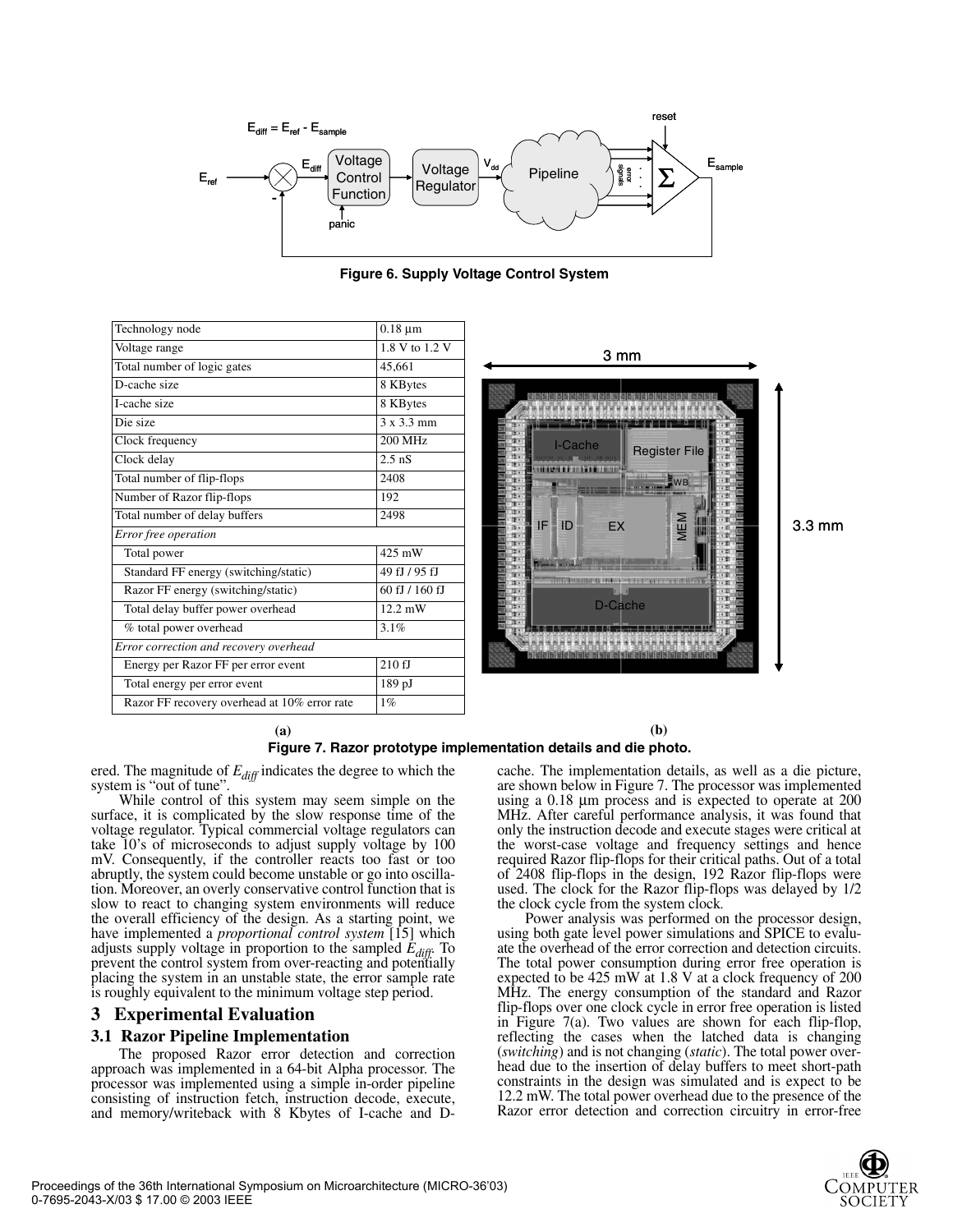

operation is expected to be 3.1% of the total power. The final three rows of the table show the power overhead due to error detection and recovery. The energy required to detect an error and restore the correct shadow latch data into the main flipflop was 210 fJ per error event for each Razor flip-flop. The total energy to perform a single error detection and correction event in the Alpha pipeline was 189 pJ, resulting in a power overhead of approximately 1% of total power when operating at a 10% error rate. Note that this error detection and correction power overhead does not include the overhead due to reexecution of instructions that were flushed from the pipeline. This additional power overhead is accounted for in the architectural simulations discussed in Sections 3.4 and 3.5.

### **3.2 Error rate analysis**

Razor permits a microprocessor to tolerate circuit timing errors, thereby permitting operation at a lower voltage at the expense of decreased instruction throughput. As an initial step in gauging the benefits of Razor technology, we empirically examined the error rate of an 18x18-bit multiplier block contained within a high-density FPGA. In addition, we used SPICE-level models to measure the error rates of an adder over a range of voltages and workloads.

**FPGA-based analysis.** The multiplier experiments were performed using a Xilinx XC2V250-F456-5 FPGA [25]. This part was selected because it contains full-custom 18x18-bit multiplier blocks, which permit the measurement of error rates for a multiplier with minimal impact due to the overhead of the FPGA routing fabric. Figure 8 illustrates the multiplier circuit under test (shaded in the schematic) and accompanying test harness. The multiplier circuit implements an 18-bit by 18-bit multiplier, producing a 36-bit result each clock cycle. During placement, synthesis was directed to foremost optimize the performance of the fast multiplier pipeline. The resulting placement is fairly efficient with the Xilinx static timing analyzer (TRCE) indicating that 82% of the fast multiplier stage latency is in the custom multiplier block.

Each cycle, two 48-bit linear feedback shift registers (LFSR) generate 18-bit uncorrelated random values, which are sent to a fast multiplier pipeline, and in alternating cycles to slow multiplier pipelines. The slow multiplier pipelines take turns safely computing the fast pipeline's results, using a clock period that is twice as long as the fast multiplier pipeline. The empty stage after the fast multiplier stage (labeled *stabilize*) allows potentially meta-stable results from the fast multiplier time to stabilize before they are compared with the known-correct slow multiplier results. A MUX on the output

of the slow multiplier pipelines selects the correct result to compare against the stabilized output of the fast multiplier pipeline. If the result of the fast pipeline does not match the slow pipeline, an error counter is incremented. The performance of the design was first analyzed with the Xilinx static timing analyzer after back-propagation of FPGA interconnect capacitance. The timing analyzer indicated that the fast multiplier stage could be clocked up to 83.5 MHz at 1.5 V and 85 C. At room temperature 27 C and 1.5 V, the timing analyzer indicated that the design can run at 88.6 MHz. After the fast multiplier, the next longest critical path in the design is the 40-bit error counter, which works up to 140 MHz. As a result, we are confident that all errors experienced in these experiments are localized to the fast multiplier pipeline circuits.

Figure 9 illustrates the relationship between voltage and error rates for an 18x18-bit multiplier block running with random input vectors at 90 MHz and 27 C. The error rates are given as a percentage on a log scale. Also shown on the graph are three additional design points, gauged using the Xilinx static timing analyzer (TRCE). The *zero-margin* point is the lowest voltage where the circuit operates error-free at 27 C. The *safety-margin* point is the voltage at which the circuit runs without errors at 27 C in 90% of the baseline clock period (i.e., 10ns at 100 MHz). We would expect this to be approximately the voltage margin required for delay-chain tuning approaches, where voltage margins are necessary to accommodate intra-die process and temperature variations. Finally, the *environmental-margin* point is minimum voltage required to run without errors at 90% of the baseline clock period at the worst-case operating temperature of 85 C.

As shown in Figure 9, the multiplier circuit fails quite gracefully, taking nearly 200 mV to go from the point of the first error (1.54 V) to an error rate of 5% (1.34 V). Strikingly, at 1.52 V the error rate is approximately one error every 20 seconds, or put another way, one error per 1.8 billion multiply operations. The gradual rise in error rate is due to the dependence between circuit inputs and evaluation latency. Initially, only those changes in circuit inputs that require a complete re-evaluation of the critical path results in a timing error. As the voltage continues to drop, more and more internal multiplier circuit paths cannot complete within the clock cycle and the error rate increases. Eventually, voltage drops to the point where none of the circuit paths can complete in the clock period, and the error rate reaches 100%. Clearly, if the pipeline can tolerate a small rate of multiplier errors, it can operate with a much lower supply voltage. For instance, at 1.36 V the multiplier would complete 98.7% of all operations with-

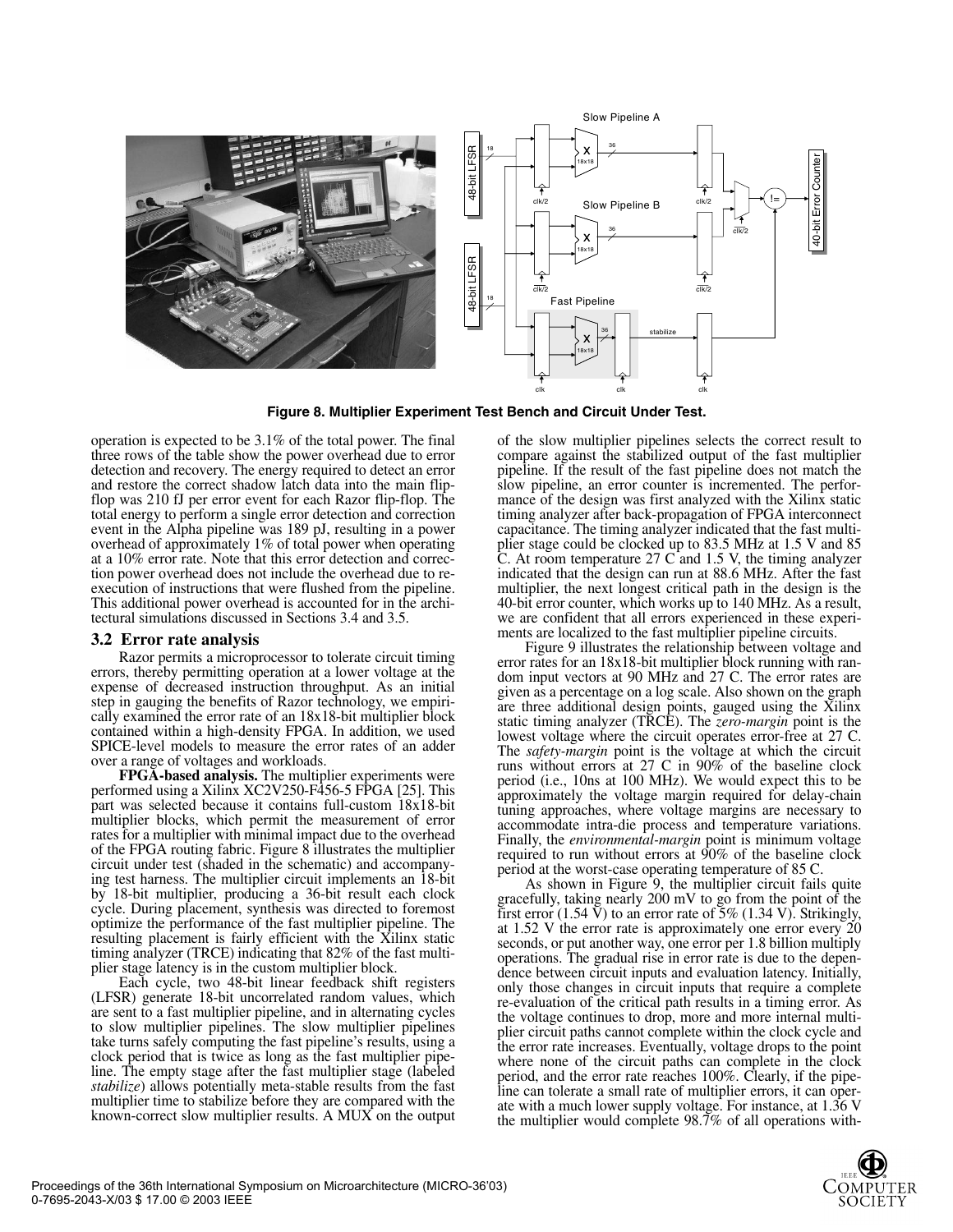

**Figure 9. Measured Error Rates for an 18x18-bit FPGA Multiplier Block at 90 MHz and 27 C.**

out error, for a total energy savings (excluding error recovery) of 22% over the zero-margin point, 30% over the safety-margin point, and 35% over the environmental-margin point.

**SPICE-level analysis.** To gain a deeper understanding of the nature of circuit timing errors, a circuit-level design of a 64-bit Kogge-Stone adder was implemented and analyzed. A Kogge-Stone adder is a high-performance carry-prefix adder used in a number of commercial microprocessor designs [17]. The Kogge-Stone adder is implemented with the TSMC 0.18 µm standard cell library. The capacitance and resistance for cell interconnect was estimated based on standard cell dimensions and adder topology. The delay of the standard cells were characterized for varied voltages, temperatures and fan-out. A similar delay characterization was performed for interconnect with varied wire lengths. Using these circuit-level characterizations, a high-performance C-level timing model of the Kogge-Stone adder was implemented and validated against SPICE simulations of the same baseline model. We rely on a C-level model to increase the number of sample vectors we can examine, and we integrated this model into an architectural simulator to examine the performance of the adder running with real programs. Comparing the Cmodel to SPICE simulations (using HSPICE version 2001.2), we found that the error for 50 random vectors never exceeded 10%. Using the C-level models, we then generate error rate estimates using 32,000 sample vector sequences. At a given frequency and voltage, the error rate is computed as the fraction of sample vectors that do not complete within the clock period.

Figure 10 shows the error rate of the Kogge-Stone adder, as a function of voltage, for three 32,000 long input sequence samples. For all experiments, error analysis was performed assuming an 870 MHz clock and an ambient temperature of 27 C. The sample labeled *random* is a random input sequence. The samples labeled *ammp* and *bzip* are adder operations sampled from the SPEC2000 benchmarks with the same name. The benchmark samples were generated by instrumenting the SimpleScalar v3.0 simulator [2] such that all instructions using the adder (e.g., adds, subtracts, loads, stores) recorded their inputs. The benchmark samples are taken in program execution order starting at the SimPoint point of the execution, as specified by Sherwood *et al.* [18].

As shown in Figure 10, the random input, like for the multiplier, demonstrates a gradual rise in the error rate with decreasing voltage. We see a similar trend for the benchmark samples analyzed. The error rates for the real program samples increase even more slowly at first than the random sam-



**Figure 10. Simulated Error Rates for a Kogge-Stone Adder at 870 MHz and 27 C.**

ple sequence. For instance, the *ammp* benchmark experiences very few errors until 1.05 V, and *bzip* does not generate any substantial error rates until 1.2 V. With real program samples, the error rate tends to rise faster once errors do take hold, even performing slightly worse than the random sequence at lower voltages. However, at error rates that we would expect to be easily tolerated (e.g., below 5%), the real program samples demonstrate substantially lower operating voltages than the random sample sequence.

## **3.3 Simulator Framework and Benchmarks**

The architectural simulators used in this paper are derived from the SimpleScalar/Alpha version 3.0 tool set [2], a suite of functional and timing simulation tools for the Alpha AXP ISA. Simulation is execution-driven, including execution down any speculative path until the detection of a fault, TLB miss, or branch misprediction. The baseline processor modeled was a single-issue, in-order pipeline with the pipeline stages that are described in Section 3.1. The baseline model was modified to simulate Razor error recovery with its proper penalties. Furthermore, the detailed C-level Kogge-Stone adder model was integrated into the execute stage, where it was used to determine when voltage scaling introduced adder timing errors.

To perform our evaluation, we collected results from 11 of the SPEC2000 benchmarks. All SPEC programs were compiled for a Compaq Alpha AXP-21264 processor using the Compaq C and Fortran compilers under the OSF/1 V4.0 operating system using full compiler optimization (-O4). The

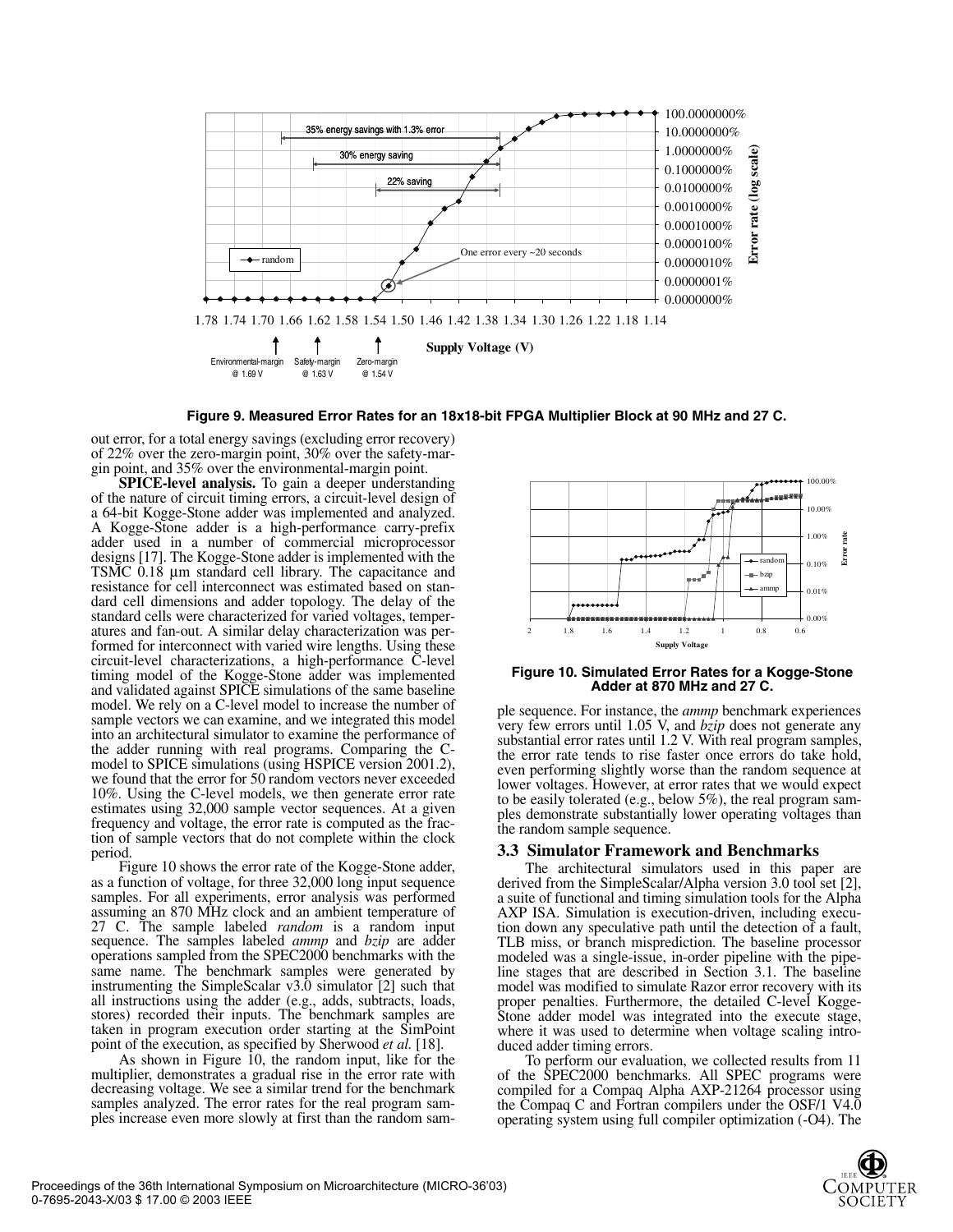|  | Table 1. Energy-Optimal Characteristics |  |
|--|-----------------------------------------|--|
|--|-----------------------------------------|--|

| Program | Optimal<br>Vaa | Error<br>Rate | % Energy<br><b>Reduced</b> | $\%$ IPC<br>Reduced |
|---------|----------------|---------------|----------------------------|---------------------|
| bzip    | 1.1            | $0.31\%$      | 57.6%                      | 0.70%               |
| crafty  | 1.175          | 0.41%         | 50.5%                      | $0.60\%$            |
| eon     | 1.3            | 1.21%         | 34.4%                      | 1.24%               |
| gap     | 1.275          | 1.15%         | 30.1%                      | 2.49%               |
| gcc     | 1.375          | 1.62%         | 23.7%                      | 1.47%               |
| gzip    | 1.3            | 1.03%         | 35.6%                      | 0.41%               |
| mcf     | 1.175          | $0.67\%$      | 48.7%                      | $0.00\%$            |
| parser  | 1.2            | 0.61%         | 47.9%                      | 0.29%               |
| twolf   | 1.275          | 2.67%         | 30.7%                      | 0.31%               |
| vortex  | 1.3            | 0.53%         | 42.8%                      | 0.14%               |
| vpr     | 1.075          | 0.01%         | 64.2%                      | $0.00\%$            |
| Average |                |               | 42.4%                      |                     |



**Figure 11. The Qualitative Relationship Between Supply Voltage, Energy and Pipeline Throughput** (for a fixed frequency)**.**

simulations were run for 100 million instructions using the SPEC reference inputs. We used the SimPoint toolset's Early SimPoints to pinpoint program locations that were highly representative of the entire program execution [18].

### **3.4 Energy Analysis for Fixed Voltage**

Figure 11 illustrates *qualitatively* the relationship between supply voltage, adder energy and pipeline throughput. The total energy consumed by the adder (*Eadder*) is the sum of the energy required to perform add operations ( $E_{addi}$ *tions*) plus the energy required to recover the pipeline in the event of an adder timing error  $(E_{recovery})$ . Moreover, there is a fixed amount of energy overhead incurred to implement Razor checking for the adder. This energy is consumed by the shadow latches and comparison logic. A trade-off exists between the adder and recovery energy components. When supply voltage is decreased, the energy required to perform addition operations is decreased, but fewer of these operations are able to complete within the clock period. As a result, pipeline recovery is invoked more frequently with additional energy expense. Energy for the adder  $(E_{adder})$  is optimized when any additional decrease in voltage results in an energy savings that is smaller than the extra energy cost incurred by more pipeline recoveries. The energy-optimal voltage varies



**Throughput for Simulated Benchmarks.**

from program to program (and even within the phases of a program) because pipeline error rate is heavily dependent on the data values sent to the adder. These trade-offs are further complicated under a pipeline performance constraint. Decreasing voltage will incur additional pipeline errors, which in turn decreases pipeline throughput (i.e., instructions per cycle). Consequently, the program will take longer to execute. Under a performance constraint, the optimal voltage is limited to the minimal energy that meets the performance constraint.

Table 1 lists for each benchmark the energy-optimal supply voltage, average adder error rate, energy reduction, and IPC reduction at the fixed energy-optimal voltage. The simulations are performed by sweeping the voltage in 25 mV steps from 1.8 V down to 0.6 V. The voltage remains fixed for the entire simulation (i.e., each point on the graph is a different simulation). All experiments are performed at 27 C and 870 MHz, the maximum speed at which the adder runs error-free at room temperature (i.e., the zero-margin point). All Razor energy estimates were made using RTL-level power analysis of the Razor prototype physical design described in Section 3.1. The total energy of the Razor adder includes the energy of the adder, Razor latch and check circuitry, and the total pipeline recovery energy incurred when a Razor adder error is detected. The Razor latches and error detection circuitry increase adder energy by about 4.3%. Error recovery energy is conservatively estimated at 18 times the cost of a single add (at 1.8 V), based on a 6-cycle recovery sequence at typical activity rates. It should be noted that the energy savings reflect only that due to eliminating data-dependent delay margins. If comparisons were made to existing DVS techniques that require safety margins (e.g., delay line speed detector) or temperature margins (e.g., design-time DVS), the resulting energy saving would be substantially higher. Table 1 also shows the relative performance of the benchmark, given as the IPC of the program with Razor timing speculation divided by the IPC of a non-speculative pipeline. Since all the experi-

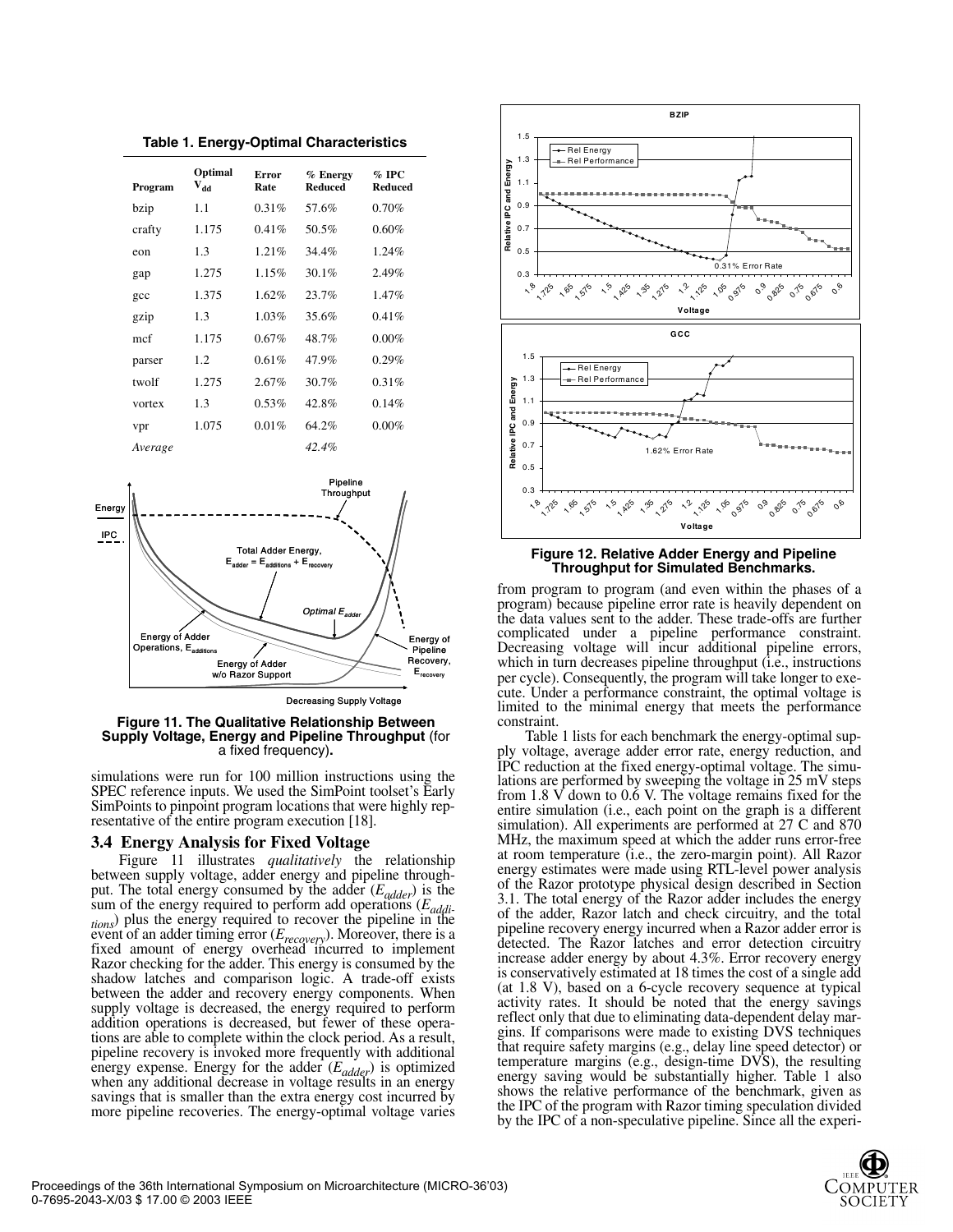ments are run at the same frequency, the change in IPC due to pipeline recovery reflects true performance impacts. Figure 12 illustrates the relative energy and performance across the entire supply voltage operating range, for the benchmarks

*bzip* and *gcc*. It is important to note that the energy analysis presented in this section only reflects the energy savings in the Razor pipeline adder. We only consider the energy of the entire Razor pipeline when an adder timing error occurs. In this event, all activities (and pipeline energy) are directly attributable to the Razor timing error, and thus must be counted against Razor adder energy savings. In essence, this is the adder energy savings one could expect if the adder were given its own independently tunable voltage source. Total energy reduction for the entire pipeline would only be the same if the remaining components could scale their voltage to the same degree without increasing the overall error rate.

Clearly, there is significant energy to be reclaimed by running the adder at a low error rate. All of the benchmarks experienced significant energy savings, ranging from 23.7% to 64.2%. One particularly encouraging result is that error rates and performance impacts are muted up to and slightly past the energy-optimal voltage, after which error rates rise very quickly. At the energy-optimal voltage point, the benchmarks suffered at most a 2.49% reduction in pipeline performance (due to recovery flushes). There appears to be little trade-off in performance when fully exploiting adder energy savings at subcritical voltages. While we have simulated voltages down to 0.6V, our Razor prototype design is only capable of validating circuit timing down to 1.2 V. This constraint will limit the energy savings of four of the benchmarks. Since additional voltage scaling headroom exists, we are examining techniques to further reduce voltage on future prototype designs.

### **3.5 Energy Analysis for Dynamic Voltage Scaling**

Reducing voltage to the energy-optimal fixed voltage point will certainly improve the energy characteristics of a system that employs Razor. In this section, we consider the potential value of dynamically adjusting supply voltage to workload characteristics. We perform these experiments by engaging the proportional control system described in Section 2.3. For the simulated experiments, we assume a voltage regulator response time of 20 cycles per 1 mV. The control system samples (and then resets) an error counter every 5000 cycles, and adjusts the voltage regular plus or minus 25 mV, depending on the error rate differential. All simulations use a target error rate of 1.5%, which was set based on the energyoptimal error rates analyzed in the previous section.

Table 2 lists the adder energy reduction compared to a non-Razor adder at the zero-margin voltage (1.8 V). Dynamically adjusting voltage again results in substantial energy savings. Compared the fixed voltage experiments of the previous section, about one half of the benchmarks see better energy savings, and the other half has slightly worse energy savings. With dynamic voltage scaling, most of the benchmarks ran slower, although overall performance impacts were still small, with the largest slowdown limited to just under 6%. Figure 13 illustrates the change in error rate of the adder over time and the voltage control systems response to the error rate for the *gcc* and *gap* benchmarks. Overall, the results for the proportional control system are mixed. Given that it represents a fairly unsophisticated class of control functions; further investigations into supply voltage control will likely yield additional energy savings.

# **4 Previous Work**

Table 3 lists a number of prior proposals supporting adaptive voltage and frequency scaling. With *Design-Time DVS*, conservative design techniques are used to specify



**Figure 13. Adder Error Rate and Voltage Controller Response.**

"legal" voltage and frequency pairs that allow reliable operation of the processor under worst-case voltage, temperature, and process conditions. Examples of systems that utilize this approach are Intel's x86 SpeedStep technology [10] and Transmeta's Longrun technology [20].

A *Correlating VCO* allows ambient margins to be eliminated; examples of this design have been proposed by Burd [3] and Gutnik [7]. The approach implements a voltage controlled oscillator using a timing loop constructed to slightly exceed the latency of the worst-case critical path in the machine, plus process and safety margins. When supply voltage changes, the oscillator speed will automatically adjust to match the fastest safe clock speed. It is important to note that this approach cannot compensate for intra-die process and temperature variations, IR drop, or noise. As a result, additional voltage margins (implemented with additional timing loop delay) are required for safe operation.

A *Delay Line Speed Detector* is a device that models the worst-case critical path of the system, plus a safety margin. Examples of these devices have been proposed by Dhar [5] and Uht [21]. Periodically, a signal transition is propagated down a delay chain and sampled at the end of the current clock cycle. If the signal transition does not propagate to the end of the delay chain within the clock period, the system is running too close to failure and frequency and/or voltage must be adjusted. Since the delay chain fails prior to the core circuitry, any failure detected in the delay chain will proceed a core circuitry failing, assuming that the delay line is frequently monitored and the system is adjusted promptly upon detection of a delay line failure. To ensure that the delay line fails first, it is necessary to add latency margins to accommodate intra-die process and temperature variations, IR drop and noise. Unlike the Correlating VCO, it may be possible to put multiple delay line speed detectors across the die and combine their timing signals in an effort to mitigate intra-die process and temperature variation. However, some variation is inherently local (e.g., cross-coupling noise), thus some delay

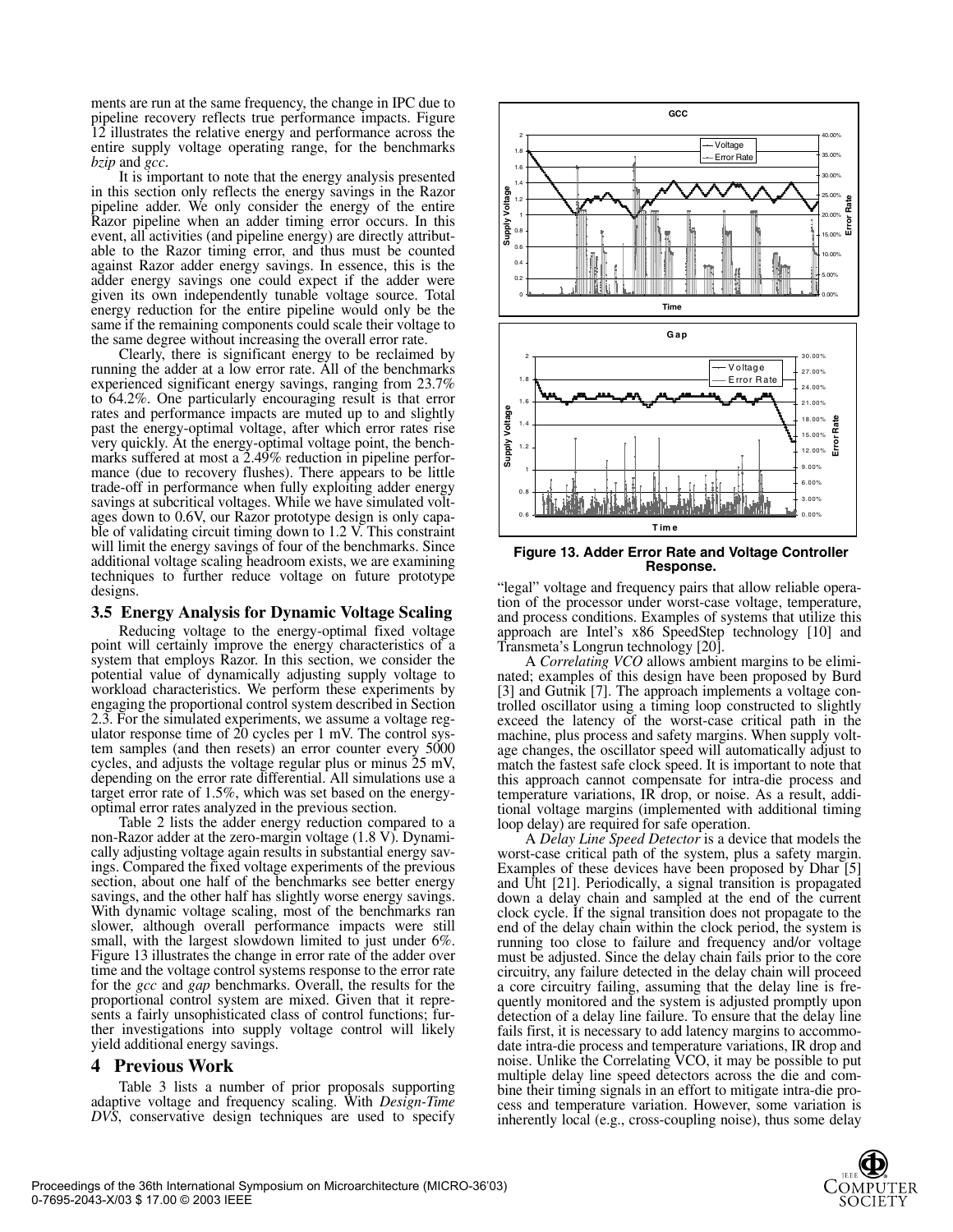**Table 2. Simulated DVS Energy Savings**

| Program | % Energy<br><b>Reduced</b> | $%$ IPC<br><b>Reduced</b> |
|---------|----------------------------|---------------------------|
| bzip    | 54.5%                      | 4.13%                     |
| crafty  | 54.8%                      | 1.78%                     |
| eon     | 30.4%                      | 0.78%                     |
| gap     | 12.9%                      | 2.14%                     |
| gcc     | 31.3%                      | 5.88%                     |
| gzip    | 44.6%                      | $1.27\%$                  |
| mcf     | 36.9%                      | 0.47%                     |
| parser  | 53.0%                      | 1.94%                     |
| twolf   | 20.4%                      | 0.06%                     |
| vortex  | 49.1%                      | $1.07\%$                  |
| vpr     | 63.6%                      | 1.66%                     |
| Average | 41.0%                      |                           |

margin will always be required. We have not seen the use of multiple delay line detectors explored to date.

Kehl's *Triple-Latch Monitor* is similar to the delay line speed detector, but like Razor, utilizes *in-situ* circuit monitoring [11]. Using this approach, all monitored system state is captured using three latches, clocked in succession with a small delay between each. The staggered latches provide three closely spaced samples of a logic block's value each cycle. The value in the latest-clocked latch is assumed correct and always forwarded to later logic. The system is considered "tuned" when the first latch does not match the second and third latch values, meaning that the logic transition was very near the critical speed, but not dangerously close. If all latches see the same value, the system is running too slowly and should be sped up. If the first two latches see different values than the last, then the system is running dangerously fast and should be slowed down. Because of the *in-situ* nature of this approach, it could conceivably adjust to intra-die process and temperature variations. However, data-dependent delay variations complicate Kehl's approach. To avoid too aggressively clocking the system, speedup evaluations must be limited to tests on worst-cast latency vectors. Kehl suggests that the system should periodically stop and test worstcase vectors to determine if the system should be sped up.

[1] *Circuit-level Speculation* employs logic components that operate at two speeds, a fast typical speed and a slower atypical multi-cycle speed. The components are designed with typical usage in mind, which in all published cases resulted in significantly favorable circuit speed due to shorter datadependent circuit paths. Two prior proposal of this nature include Liu's fast adder and scheduler designs [12] and Wolrich's stutter adder [24]. Both fast adder designs were optimized to perform short-distance carry propagation in a single cycle, with longer carry propagations taking an additional cycle. Liu's circuit-speculative scheduler provided very fast access to a few instructions. If dependencies warranted wake-up of other instructions, multiple cycles were required. Like Razor, circuit-level speculation benefits by exploiting typical-case evaluation latency, which for most workloads is much more favorable than worst-case latency. Unlike Razor however, circuit-level speculation cannot adapt timing to changing workload or other margin fac-tors such as temperature or process variation. Moreover, it is unclear how circuit-level timing speculation could be adapted to dynamic voltage scaling.

We are aware of three previous proposals that suggest using rate-matched redundant hardware to allow subcritical circuit operation. Uht's TIMERTOL design methodology couples an overclocked logic block with multiple safely clocked blocks of the same logic [22]. By using multiple check logic blocks, his approach can check all overclocked computation with hardware blocks that are safely clocked. Uht does not address the possibility of metastability in the

fast block's output latches or the problem of recovering system state after a timing error. Razor addresses both of these issues and utilizes an implementation that is much less expensive. Austin suggested that the DIVA checker could be overdesigned to validate computation from an overclocked core processor [1], but the details of how this might be implemented were not explored. Hegde and Shanbhag proposed the use of algorithmic noise tolerance (ANT) to permit the operation of signal processing circuits at subcritical voltages [9]. They couple the signal processor with a rate-matched error predictor that limits the additional noise incurred by errant circuit computations. Using their approach, voltage can be lowered to the extent that the application can tolerate additional noise in the signal processor output.

Our pipeline recovery mechanism is inspired from Sproull's work on asynchronous counterflow pipelines [19], which was later adapted for synchronous systems by Miller [13]. The basic idea of a counterflow pipeline is that instruction and control signals flow in a direction opposite to data values. As such, global control is not necessary as all control signals will eventually reach the appropriate point in the datapath. We use a counterflow-style pipeline to implement lowcomplexity recovery of the Razor pipeline in the event of a circuit error.

Razor shares many of the benefits of asynchronous designs, while mitigating many of their drawbacks. Asynchronous systems eliminate the global clock and instead utilize data-driven control to orchestrate system state changes [8],[23]. The approach has long been held up as a promising technique to improve system throughput and power. For example, asynchronous designs readily adapt to data-dependence, ambient and process variation. Unfortunately, the technique is not without drawbacks, including substantial additional design complexity to deal with hazards and ordering of operations, and more complicated system testing. While fundamentally a synchronous system, Razor can also adapt to data-dependence, ambient and process variation. Unlike asynchronous designs, Razor utilizes a traditional synchronous design style using standard tools. An additional detractor for the use of asynchronous logic is its non-deterministic operation. Temperature variation, for instance, can change the order of logic evaluation and state transitions, making functional and electrical validation more challenging. While Razor shares this non-determinism, we feel it will not put undue burden on the verification process for two reasons. First, non-determinism is limited to whether or not a stage of the pipeline will produce an error. Bugs relating to the nondeterministic nature of the Razor pipeline will be confined to the error recovery machinery. Second, it should be possible to provide verification-time buffering of stage error signals, which would permit deterministic replay of non-deterministic executions. This support would address any reproducibility concerns during verification.

# **5 Conclusions**

In this paper, we presented Razor, an error-tolerant dynamic voltage scaling technology. The key advantage of Razor over existing voltage scaling technologies is the use of *in-situ* timing error detection and correction, permitting increased energy reduction because voltage margins are completely eliminated. The Razor flip-flop was introduced as a mechanism to double-sample pipeline stage values, once with an aggressive fast clock and again with a delayed clock that guarantees a reliable second sample. A metastability-tolerant error detection circuit was described that validates all values latched on the fast Razor clock. In the event of a timing error, a modified pipeline flush mechanism restores the correct stage value into the pipeline, flushes earlier instructions, and restarts the next instruction after the errant computation.